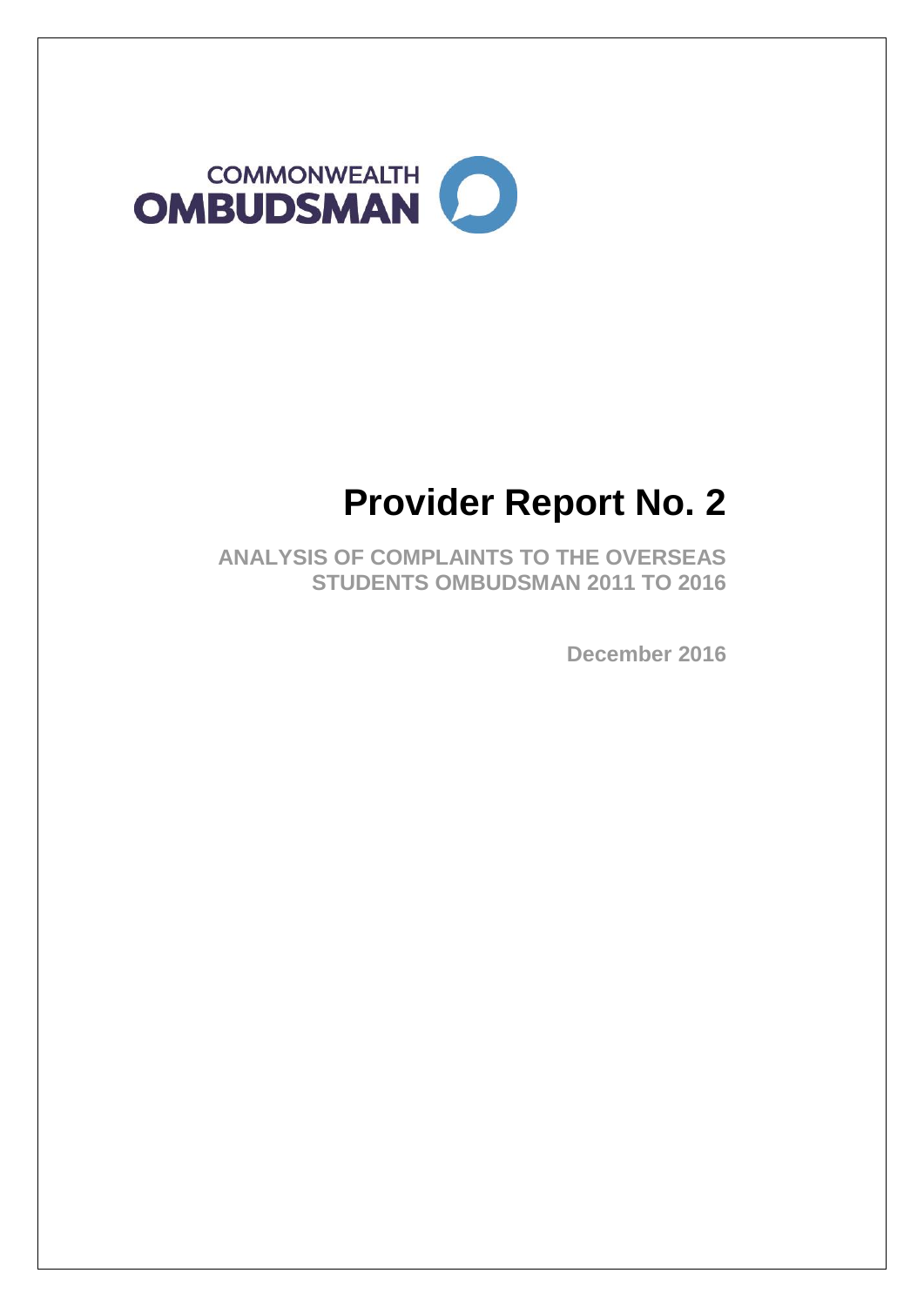## **INTRODUCTION**

The Overseas Students Ombudsman (OSO) was established in April 2011 to:

- investigate individual complaints about the actions or decisions of private registered education providers in connection with intending, current or former overseas students
- work with private registered education providers to promote best practice handling of overseas students' complaints
- report on trends and broader issues that arise from complaint investigations.

Generally, we will only consider a complaint or appeal if the student has first been through the provider's internal complaints and appeals process. When we finalise an investigation, we reach an outcome that supports either the student, the provider or in some cases, neither when, for example:

- we refer the student back to the provider's internal complaints and appeals process
- where we identify that the student has provided additional evidence to our office that the provider has not had the benefit of seeing first
- where the student withdraws the complaint before our investigation is finalised or the matter lapses<sup>1</sup>.

In November 2015 we published a report on our first four years of operations<sup>2</sup> focussing on compliant issues, trends and outcomes. The outcomes from the top four complaint issues over that period showed that providers had improved in some areas i.e. course progress and provider transfer appeals, but less so in other areas i.e. attendance appeals, fee and refund complaints.

The differing results in complaint outcomes raised three questions:

- Why do providers appear to have improved in some areas and not others?
- Do these trends apply across the board or only for some providers?
- Have providers implemented our recommendations and maintained those improvements?

To answer these questions, we analysed the complaint data relating to the education providers that we received the most complaints and external appeals about in 2011 to  $2016<sup>3</sup>$ and report individual results<sup>4</sup>.

This report concerns the complaints and appeals received in 2011 to 2016 about the provider we receive the second-most complaints about. At the request of the provider, we have de-identified this report.

-

<sup>1</sup> Where a complainant does not respond to telephone calls or written correspondence from the OSO in relation to the investigation

<sup>&</sup>lt;sup>2</sup> http://www.ombudsman.gov.au/ data/assets/pdf file/0024/37329/Overseas-Students-[Ombudsman-report-on-first-four-years-of-operation,-November-2015.pdf](http://www.ombudsman.gov.au/__data/assets/pdf_file/0024/37329/Overseas-Students-Ombudsman-report-on-first-four-years-of-operation,-November-2015.pdf)

<sup>3</sup> 11 April 2011 to 10 April 2016

<sup>4</sup> The first report concerning the number one agency UTS: Insearch, was published August 2016 http://www.ombudsman.gov.au/about/overseas-students/oso-publications/reports/educationprovider-reports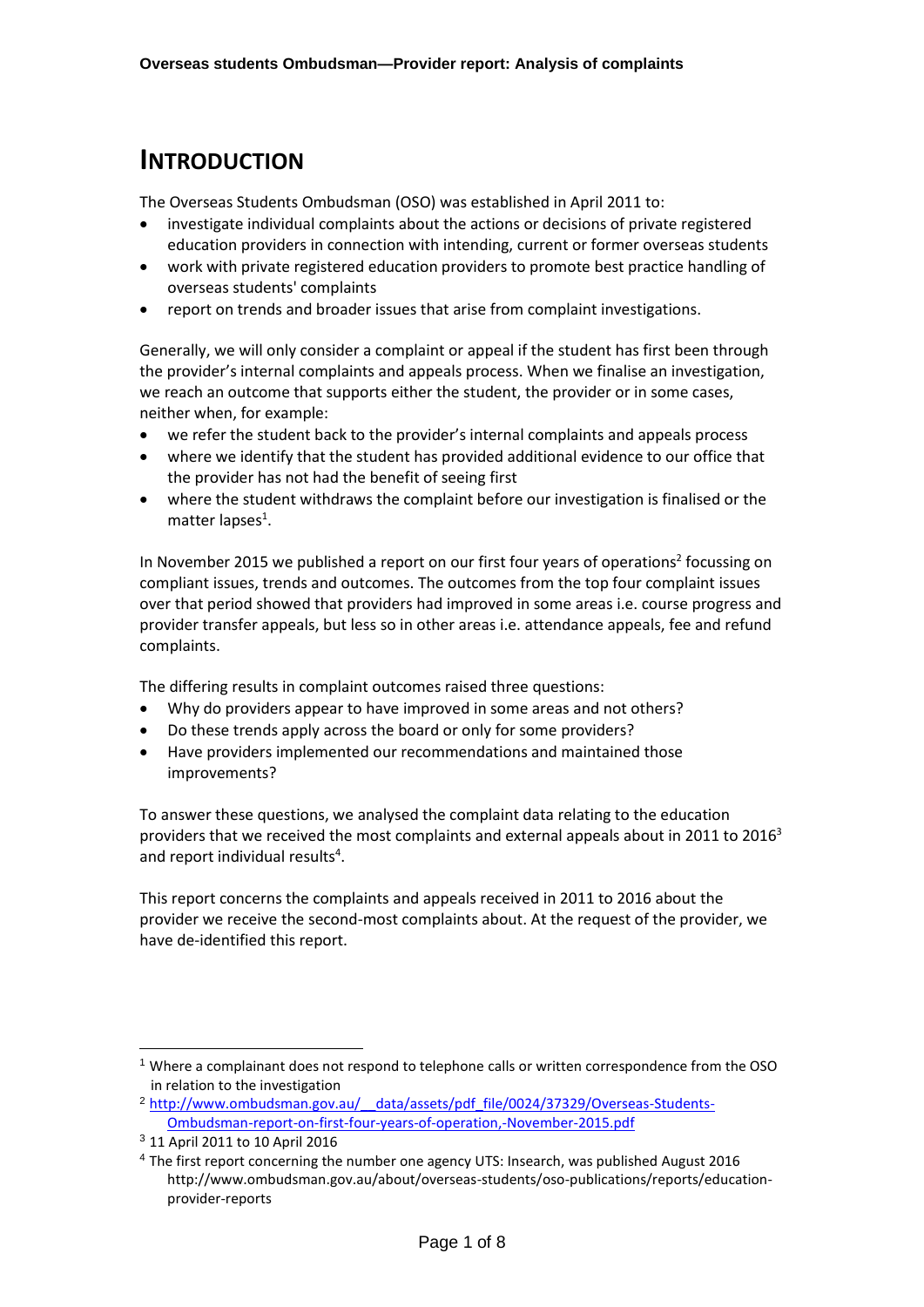## **COMPLAINT ISSUES**

In our first five years of operation the OSO finalised 63 complaints/appeals about the provider, which raised 68 issues<sup>5</sup>. The chart below shows the main complaint/appeal issues for the provider.

**Figure 1. Complaint/appeal issues during the OSO's first five years of operation for the provider we receive the second most complaints about<sup>6</sup>**



## **Monitoring attendance and course progress**

Education providers registered to deliver education services to international students are required under both s19 (2) of the *Education Services for Overseas Students Act 2000* (ESOS Act) and Standards 10 and 11 of the National Code of Practice for Providers of Education and Training to Overseas Students 2007 (the National Code)<sup>7</sup>, to report students who fail to maintain satisfactory attendance or course progress.

Education providers must have and implement appropriate attendance and course progress policies, which must be provided to students (Standard 10 and 11).

Before a student is reported, the student has the opportunity to firstly appeal the 'intention to report' through the provider's internal complaints and appeals process and, if their appeal is unsuccessful, to then contact the OSO.

-

<sup>5</sup> A complaint may contain more than one issue

<sup>6</sup> For complaints/appeals finalised between 11 April 2011 and 10 April 2016.

<sup>7</sup> https://www.legislation.gov.au/Series/F2007L00646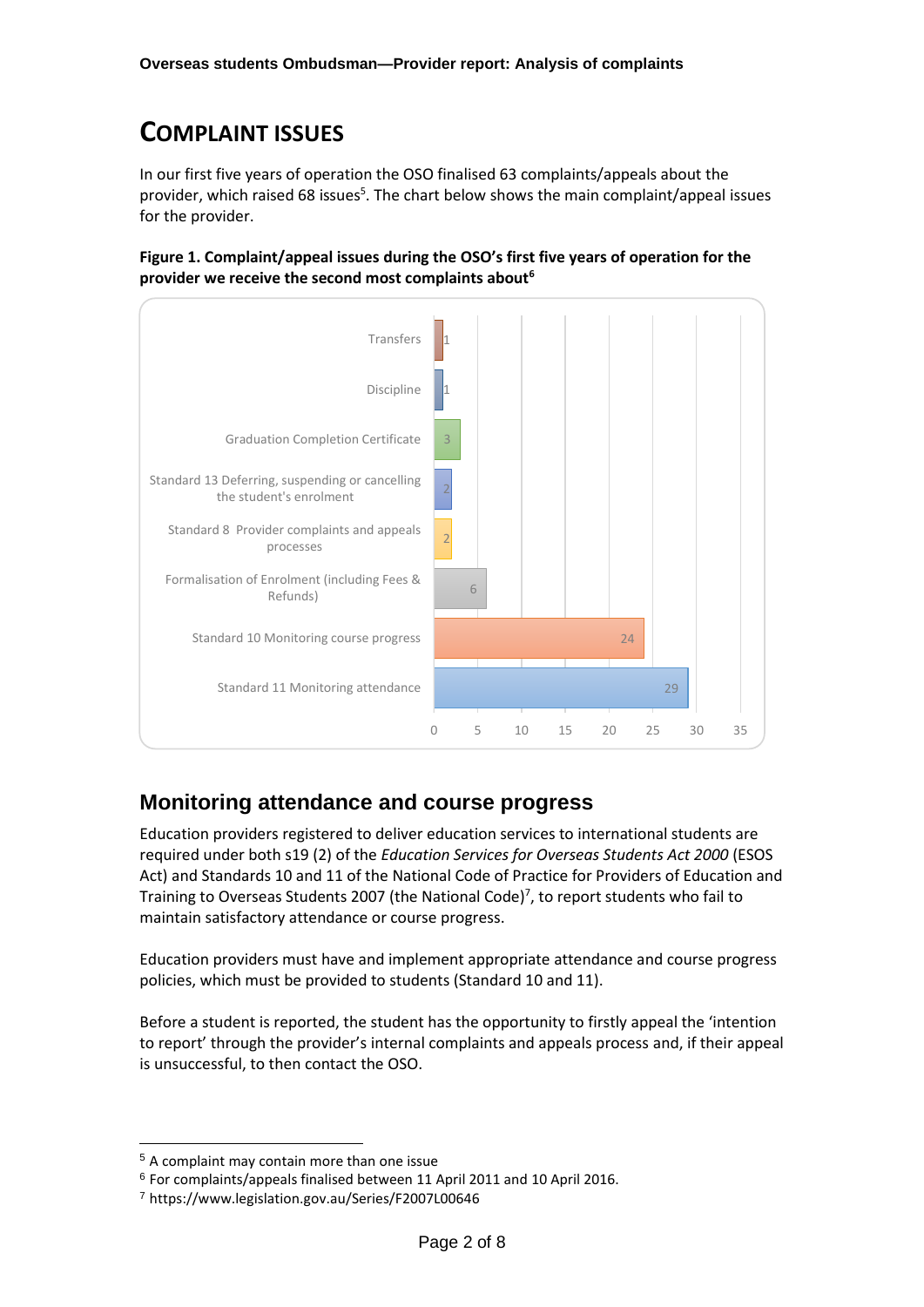Almost 80% of complaints/appeals received by students of this provider related to the provider's intention to report them to the Department of Immigration and Border Protection (DIBP) for failing to maintain satisfactory attendance or course progress.

This result is comparable with the other providers we receive the most complaints about in that the top three issues are monitoring attendance, monitoring course progress and transfers between providers. In our view, this is more a reflection of the higher number of students at these larger institutions accessing their appeal rights to challenge their provider's intention to report them to DIBP, rather than a systemic issue relating to these providers.

# **COMPLAINT OUTCOMES**

An analysis of complaints data for this provider shows the OSO has, with the exception of 2013, found in support of the provider in the majority of cases.

In late 2012, we identified an issue with the provider's course progress policy. At the time the provider required students to attend a certain percentage of classes for particular modules (subjects) otherwise they were deemed to have failed to meet satisfactory course progress. The provider would then issue an intention to report the student to DIBP. However, the OSO found that while the provider was issuing the intention to report the students for unsatisfactory course progress, it was still marking the students as competent (successfully passing) these modules. This appeared to be inconsistent and confusing.

We explained to the provider that, in our view, while it could use attendance as a measure of course progress, it should not report students for unsatisfactory course progress while awarding them a satisfactory academic result for that module. We also recommended that the provider improve its Notice of intention to report letter to make it clear to students the grounds on which the provider intended to report them i.e. attendance or course progress.

The provider agreed with our view and revised its policy and notice of intention letter to reflect our recommendations. Since that time outcomes have predominantly been in favour of the provider because its policy complies with Standard 10.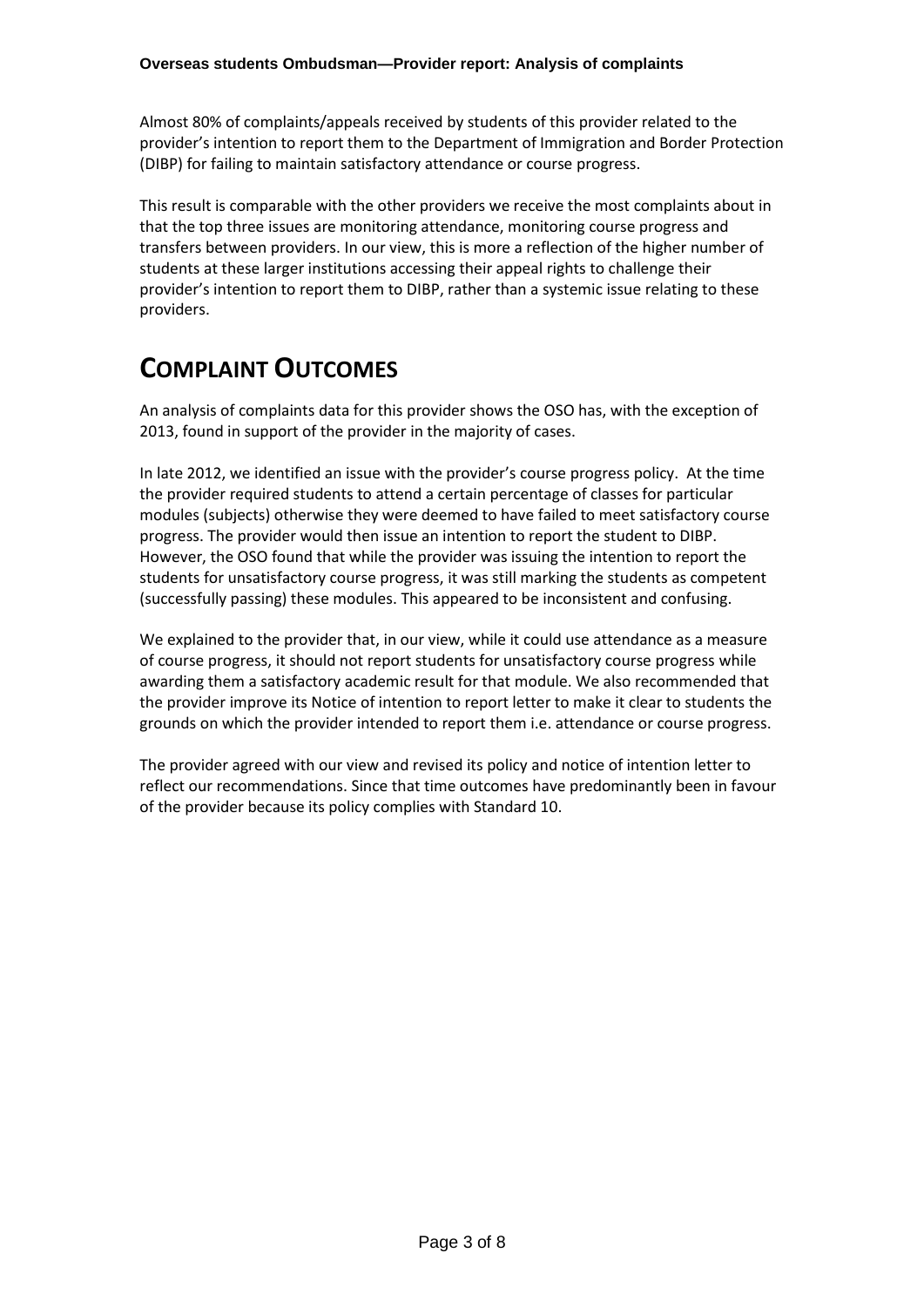

**Figure 2 Outcomes of complaints about the provider received, investigated and closed by year<sup>8</sup>**

**Figure 3a: Average outcomes for investigated complaints about this provider for the period 2011-16 <sup>9</sup>**

-

**Figure 3b: Outcomes for investigated complaints/appeals about all providers in 2015-16<sup>10</sup>**



While the OSO receives a high number of complaints about refunds, fee disputes and provider transfers, we receive a comparatively lower number of complaints about this provider relating to these issues.

<sup>8</sup> This chart includes data from 10 April 2011 to 14 November 2016 which includes complaints received earlier but not finalised with an outcome until after 11 April 2016.

<sup>9</sup> For complaints/appeals finalised between 9 April 2011 and 31 March 2016.

<sup>10</sup> [http://www.ombudsman.gov.au/\\_\\_data/assets/pdf\\_file/0024/42378/Overseas-Students-](http://www.ombudsman.gov.au/__data/assets/pdf_file/0024/42378/Overseas-Students-Ombudsman-Annual-Report-2015-16.pdf)[Ombudsman-Annual-Report-2015-16.pdf](http://www.ombudsman.gov.au/__data/assets/pdf_file/0024/42378/Overseas-Students-Ombudsman-Annual-Report-2015-16.pdf)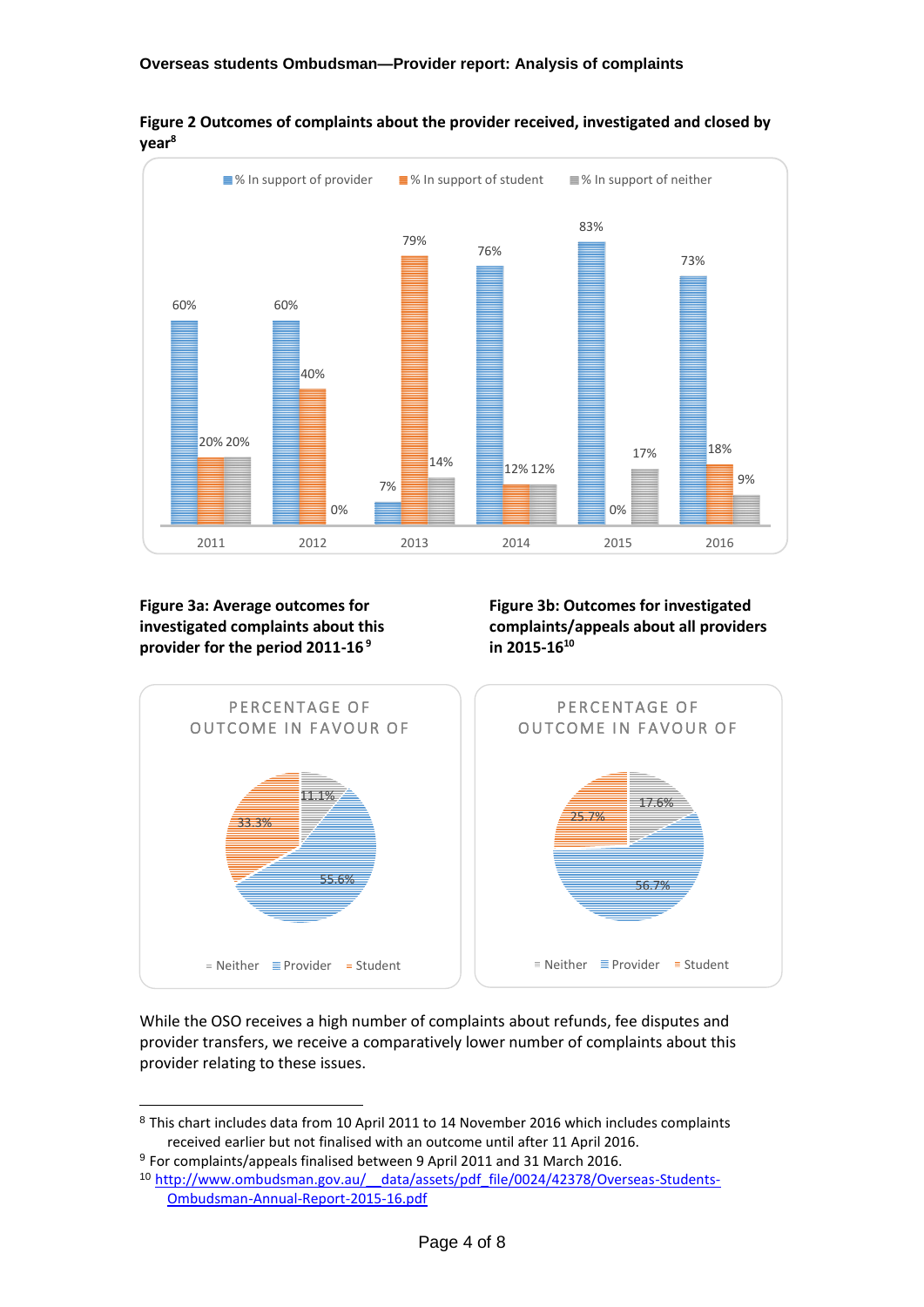A detailed analysis of the provider's complaints data by issue is set out in the appendix.

## **CONCLUSION**

Most of the complaints the OSO about the provider are external appeals by students seeking not to be reported to DIBP for unsatisfactory attendance or course progress. This appears to indicate that the provider is actively advising its students of their right to appeal to the OSO before being reported, as required by Standards 8, 10 and 11 of the National Code 2007.

As previously mentioned, the provider responded positively to our recommendations about course progress policy and procedures for improvements and implemented changes that have benefited not only the students who initially complained/appealed, but also its broader international student population.

In subsequent investigations about course progress issues, we continue to find in favour of the provider, which is an indication that the provider has maintained these improvements.

While the OSO receives a high number of complaints about refunds, fee disputes and provider transfers, we receive a comparatively lower number of complaints about this provider relating to these issues.

Whilst the provider is the second most complained about provider, the number of complaints received is a positive indication that the provider proactively advises its international students of their right to complain or appeal a decision to the OSO, if the student is not satisfied with the outcome.

We also consider that the nature of complaints that we receive about the provider indicates that it is vigilant about monitoring course progress and attendance as required by the National Code.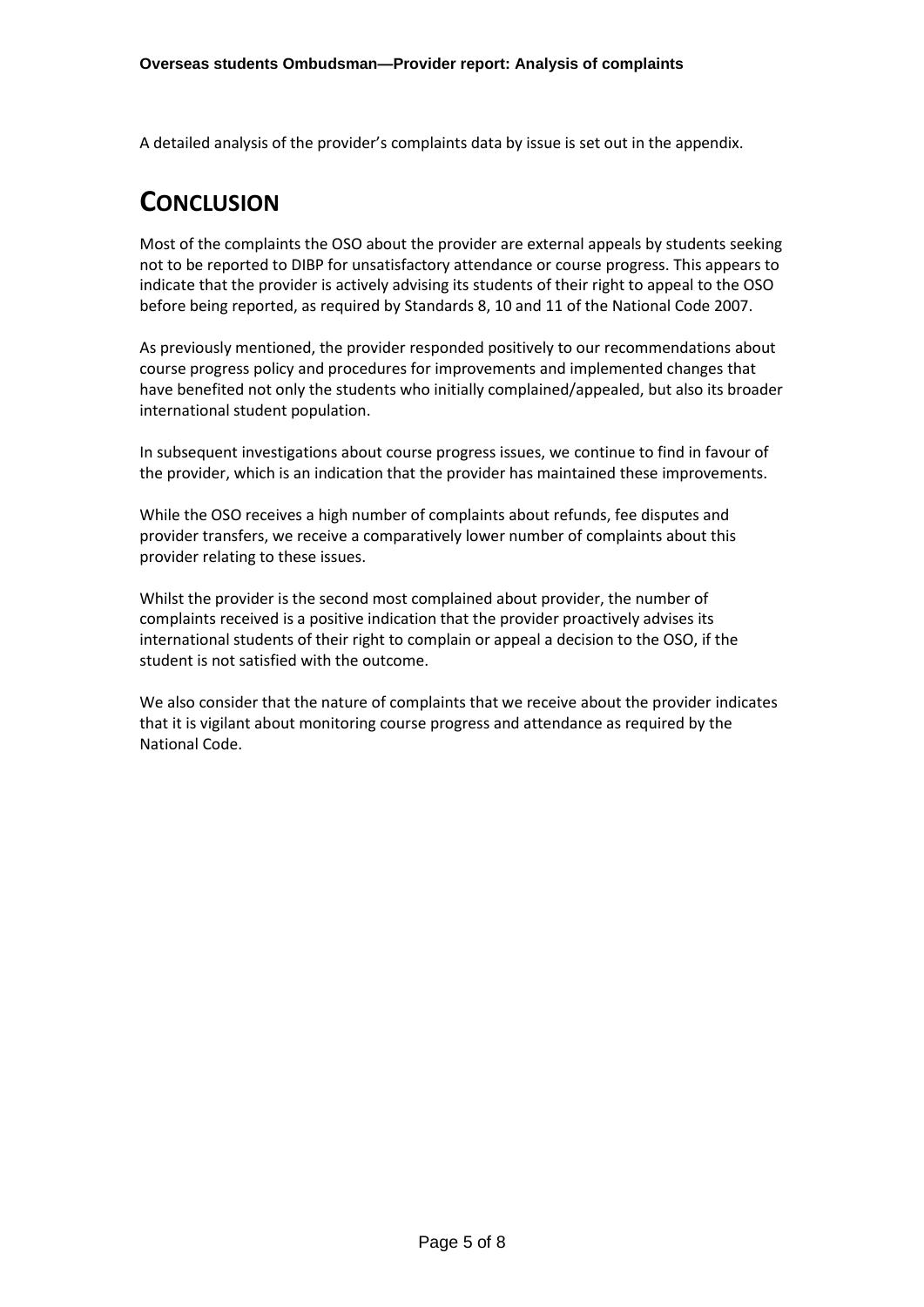## **Appendix: Overview of issues and outcomes for complaints received about the provider April 2011 to March 2016**

#### **Monitoring attendance (Standard 11)**

We received 29 external appeals from students of this provider who had been notified of the provider's intention to report them for unsatisfactory attendance.

| <b>Total</b><br>Received | <b>NOT</b><br><b>INVESTIGATED</b> | Referred back to provider's<br>internal processes<br>Not warranted | 1  |    |
|--------------------------|-----------------------------------|--------------------------------------------------------------------|----|----|
| 29                       | <b>INVESTIGATED</b>               | Outcome supports provider                                          | 12 | 26 |
|                          |                                   | Outcome supports student                                           | 11 |    |
|                          |                                   | Outcome supports neither                                           |    |    |

#### **Table A: Attendance Appeals (Standard 11) outcomes**

#### **Course progress monitoring (Standard 10)**

We received 24 external appeals from students of the provider who had received a notice of intention to report for unsatisfactory course progress. The outcome supported the provider in 16 cases and the student in six cases. In two cases, the outcome supported neither party as the provider decided to reconsider the matters after the OSO commenced its investigation, which meant we did not need to investigate further.

#### **Table B: Course progress monitoring external appeal (Standard 10) outcomes**

| <b>TOTAL RECEIVED AND</b>        | Outcome supports provider | 16 | 74 |
|----------------------------------|---------------------------|----|----|
| <b>INVESTIGATED</b><br>$7\Delta$ | Outcome supports student  | 6  |    |
|                                  | Outcome supports neither  |    |    |

#### **Fee and refund disputes (Standard 3)**

The OSO received six complaints about refunds or fee disputes. In four of these cases the student was seeking a refund and in two cases the student was complaining that the provider was pursuing them for outstanding fees.

We only investigated one of these cases as in the other five cases, the student had not been through the provider's internal complaints and appeals process. However, based on the information provided by the student, we determined that an investigation would not lead to a different outcome.

The fee dispute complaint we did investigate was one in which the provider had issued a student with a notice of intention to report for non-payment of fees. We decided that it was open to the provider to report the student as the student had not paid fees that were due. However, during the course of our investigation the student and the provider resolved the matter.

In this case we suggested that the provider review the information provided to students about payment extensions and non-payment penalties in its student handbook. We also made suggestions to the provider about its complaint handling process for fee disputes in relation to Standard 8, as discussed below.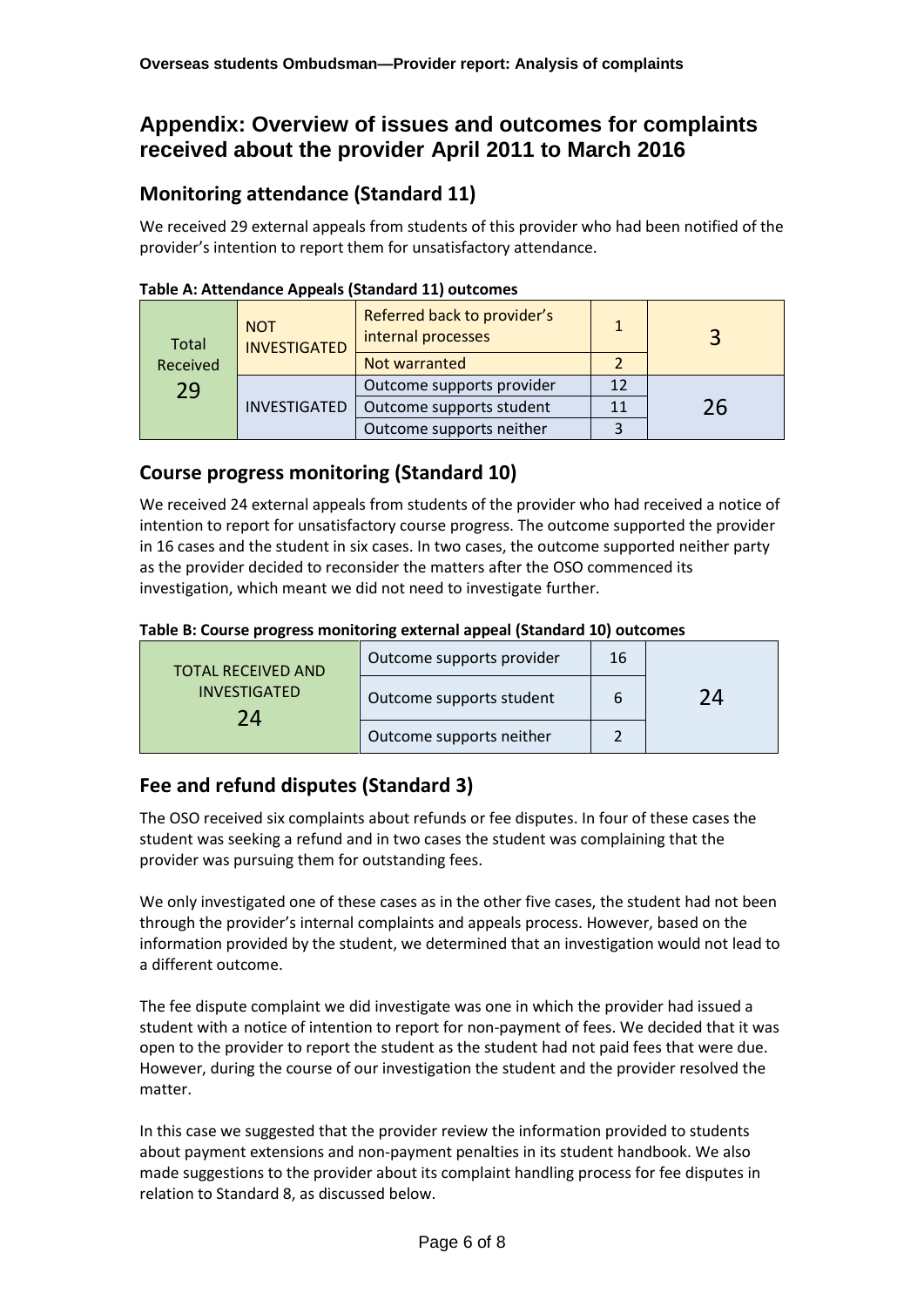#### **Graduation/completion certificate**

We received three complaints in which students of the provider said that they had not been issued with graduation/completion certificates. We investigated one of these complaints and found in support of the provider on the basis that it had complied with its policies regarding issuing academic certificates.

We declined to investigate one complaint because the student had not yet accessed the provider's internal appeals process, and in another we closed the complaint without investigation because the student did not respond to our request to provide documents to support the complaint.

#### **Complaints and appeals (Standard 8)**

The OSO received two complaints which raised issues about the provider's internal complaints and appeal process.

In one complaint the student told us that the provider advised the outcome of the appeal was that the student could have an extension of time in which to pay the fees. However, the student did not pay the fees by this date and the provider reported the student to DIBP for non-payment of fees.

The OSO was concerned that this approach conflated the two separate decisions: first the decision to allow extra time for payment, and second, the decision to cancel the student's enrolment when the revised payment date was not met. This process appeared inconsistent with the requirements of Standard 8 of the National Code because it effectively prevented the provider from considering any changes in the student's circumstances occurring between the date that the conditional decision was made and the payment deadline.

The OSO was also concerned that this approach obviated the student's access to an internal and external appeal of the decision to cancel the enrolment.

The OSO suggested that the provider could consider an alternative process in which the provider could grant that extension but defer any actual 'decision' on the appeal until the deadline. In this way, the final decision to cancel the student's enrolment and report the student to DIBP could take into account all relevant factors, including any changes to the student's circumstances up to the date of the final decision.

In response to our suggestions, the provider advised the OSO that the student had paid the outstanding tuition fees and that the provider was no longer intending to report the student. The provider also advised the OSO that it had considered our suggestions and intended to reassess its fee policy to determine if improvements could be made.

#### **Deferring, suspending or cancelling the student's enrolment (Standard 13)**

The OSO received two complaints about the provider's decision to cancel a student's enrolment, one of which was withdrawn by the student after we commenced an investigation.

In the other matter the OSO upheld the student's appeal. This cancellation was based on the student's unsatisfactory course progress because their attendance was below 80% for